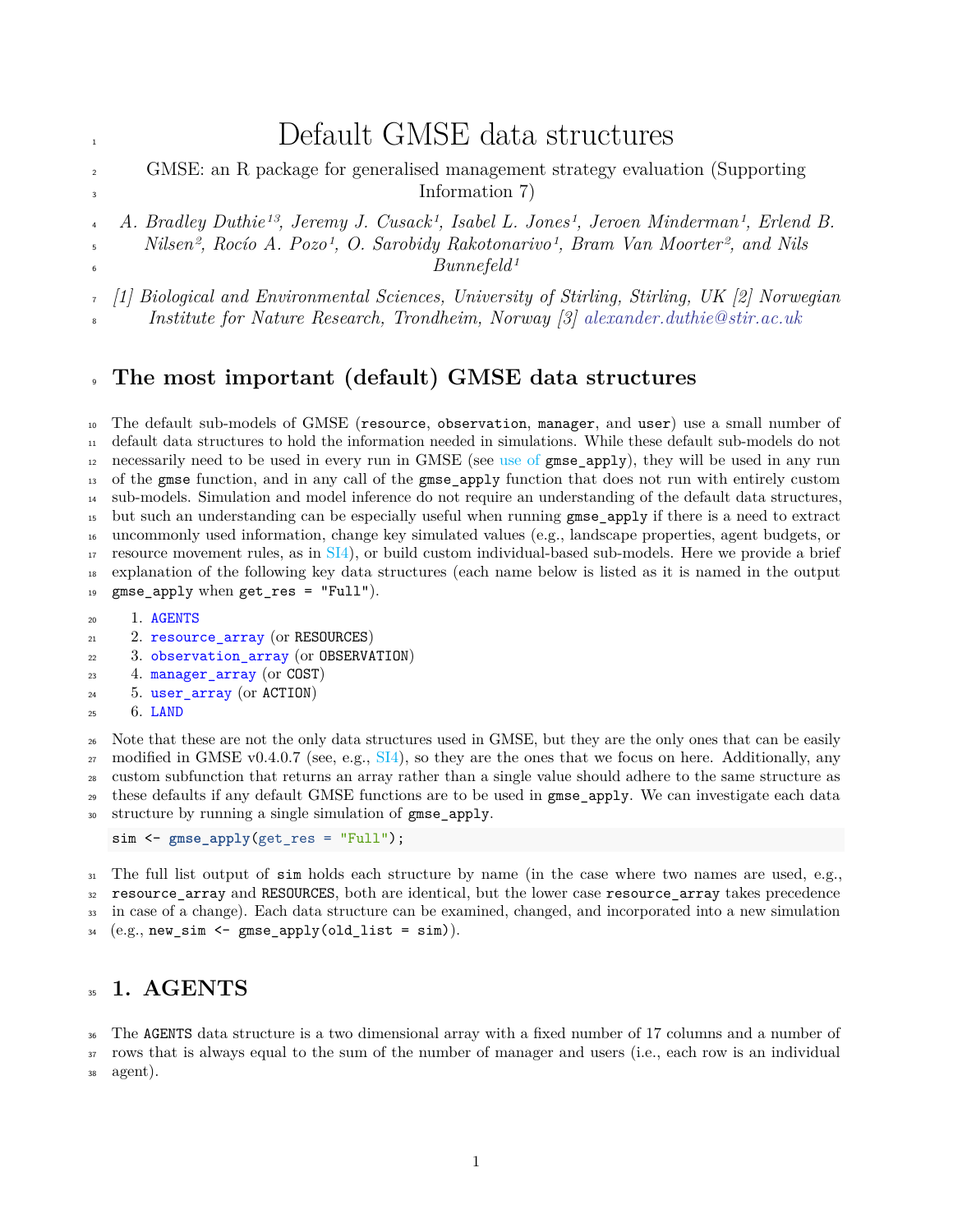#### **print**(sim\$AGENTS);

| 39 | ## |             |              |                 |   |                 |      |    |    |   |    |   | $[,1]$ $[,2]$ $[,3]$ $[,4]$ $[,5]$ $[,6]$ $[,7]$ $[,8]$ $[,9]$ $[,10]$ $[,11]$ $[,12]$ $[,13]$ |   |   |
|----|----|-------------|--------------|-----------------|---|-----------------|------|----|----|---|----|---|------------------------------------------------------------------------------------------------|---|---|
| 40 |    | $\#$ # [1,] | $\mathbf{1}$ | 0               | 0 | 0               | 89   | 30 | 50 | 0 | 10 | 0 | 50                                                                                             | 0 | 0 |
| 41 |    | ## $[2,]$   | 2            | 1               | 0 | 0               | 97   | 55 | 50 | 0 | 10 | 0 | 0                                                                                              | 0 | 0 |
| 42 |    | ## $[3,]$   | 3            | 1               | 0 | 0               | 35   | 83 | 50 | 0 | 10 | 0 | 0                                                                                              | 0 | 0 |
| 43 |    | ## $[4,]$   | 4            | 1               | 0 | $\Omega$        | 74   | 57 | 50 | 0 | 10 | 0 | 0                                                                                              | 0 | 0 |
| 44 |    | ## [5.]     | 5            | 1               | 0 | 0               | 22   | 91 | 50 | 0 | 10 | 0 | 0                                                                                              | 0 | 0 |
| 45 | ## |             |              | $[,14]$ $[,15]$ |   | $[,16]$ $[,17]$ |      |    |    |   |    |   |                                                                                                |   |   |
| 46 |    | ## $[1,]$   | $\mathbf 0$  |                 |   | 0 9525.719      | 1000 |    |    |   |    |   |                                                                                                |   |   |
| 47 |    | ## $[2,]$   | $\mathbf 0$  |                 | 0 | 0.000           | 1000 |    |    |   |    |   |                                                                                                |   |   |
| 48 |    | ## $[3,]$   | $\mathbf 0$  |                 | 0 | 0.000           | 1000 |    |    |   |    |   |                                                                                                |   |   |
| 49 |    | ## $[4,]$   | $\mathbf 0$  |                 | 0 | 0.000           | 1000 |    |    |   |    |   |                                                                                                |   |   |
| 50 |    | $##$ [5,]   | 0            |                 | 0 | 0.000           | 1000 |    |    |   |    |   |                                                                                                |   |   |

 In the default case above, there are five agents (one manager and four users), each represented by a unique row. Columns in the array represent the agent traits listed below.

- 1. ID (each agent gets a unique number)
- 2. Type 1 (0 indicates the manager; 1 indicates users)
- 3. Type 2 (currently unused)
- 4. Type 3 (currently unused)
- 5. x-location on the landscape (typically ignored)
- 6. y-location on the landscape (typically ignored)
- 7. Movement distance (typically ignored)
- 8. Time parameter (typically ignored)
- <sup>61</sup> 9. Distance of vision (currently used only for managers)
- <sup>62</sup> 10. Error parameter (currently unused)
- 11. Resource marking parameter (currently used only for managers)
- 12. Resource tally parameter (currently used only for managers)
- 13. Unused column 1
- 14. Unused column 2
- 15. Unused column 3
- 16. Yield from owned land (zero for users when default land\_ownership = FALSE)
- 17. Budget

 It is obvious from the above list that most columns represent traits that are either typically ignored or currently not in use. This is intended to allow for easier future development of default model options and

potential customisation of sub-models in gmse\_apply. We anticipate that future versions of GMSE will

<span id="page-1-0"></span>contain multiple user types with unique traits and among-user interactions.

## **2. resource\_array**

 The resource array (also accessible as RESOURCES) is a two dimensional array with a fixed number of 20 columns and a number of rows that is always equal to the total number of resources (each row is an individual

 $\tau$  resource). In the above simulation, sim\$resource\_array includes 1118 rows, so we only print out the first

eight for illustration.

#### **print**(sim\$resource\_array[1:8,]);

|  |  |  |  |  |  | $\begin{bmatrix} 1 & 0 \\ 0 & 0 \end{bmatrix}$ [1,1] [1,2] [1,3] [1,4] [1,5] [1,6] [1,7] [1,8] [1,9] [1,10] [1,11] [1,12] [1,13] |  |
|--|--|--|--|--|--|----------------------------------------------------------------------------------------------------------------------------------|--|
|  |  |  |  |  |  | 80 ## [1,] 1 1 0 0 45 18 20 1 0 0.3 0 4 0                                                                                        |  |
|  |  |  |  |  |  | $_{81}$ ## [2,] 2 1 0 0 15 97 20 1 0 0.3 0 5 0                                                                                   |  |
|  |  |  |  |  |  | 82 ## [3,] 3 1 0 0 64 35 20 1 0 0.3 0 3 0                                                                                        |  |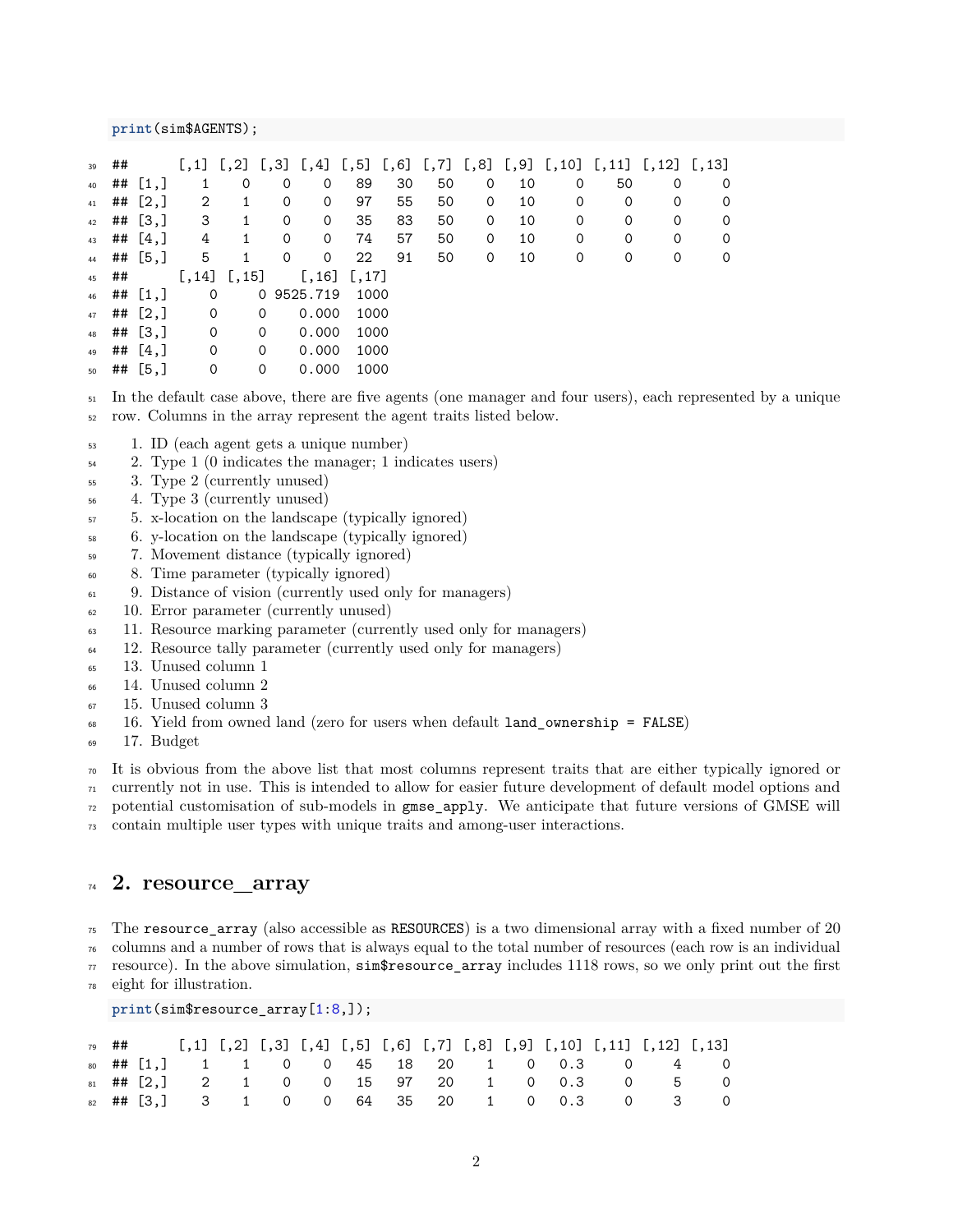| 83 |    | ## $[4,]$            | 5           | 1               | 0           | 15<br>0           | 49           | 20                                           | 1            | 0 | 0.3 | 0 | 4 | $\Omega$ |
|----|----|----------------------|-------------|-----------------|-------------|-------------------|--------------|----------------------------------------------|--------------|---|-----|---|---|----------|
| 84 |    | ## $[5,]$            | 6           | 1               | 0           | 33<br>0           | 19           | 20                                           | 1            | 0 | 0.3 | 0 | 3 | 0        |
| 85 | ## | [6,]                 | 7           | 1               | 0           | 16<br>0           | 20           | 20                                           | 1            | 0 | 0.3 | 0 | 3 | 0        |
| 86 |    | ## $[7,]$            | 8           | $\mathbf{1}$    | 0           | 43<br>$\mathbf 0$ | $\mathbf{1}$ | 20                                           | $\mathbf{1}$ | 0 | 0.3 | 1 | 5 | 0        |
| 87 |    | ## $[8,]$            | 9           | $\mathbf{1}$    | 0           | 13<br>0           | 38           | 20                                           | $\mathbf{1}$ | 0 | 0.3 | 2 | 4 | 0        |
| 88 | ## |                      |             | $[,14]$ $[,15]$ |             |                   |              | $[, 16]$ $[, 17]$ $[, 18]$ $[, 19]$ $[, 20]$ |              |   |     |   |   |          |
| 89 |    | ## $[1,]$            | 0           | 0.5             | 0           | 0                 | 0            | 0                                            | $\Omega$     |   |     |   |   |          |
| 90 |    | ## $[2,]$            | $\mathbf 0$ | 0.5             | $\mathbf 0$ | 3                 | $\Omega$     | $\Omega$                                     | $\Omega$     |   |     |   |   |          |
| 91 |    | ## $[3,]$            | $\mathbf 0$ | 0.5             | 0           | $\Omega$          | 0            | 0                                            | $\Omega$     |   |     |   |   |          |
| 92 | ## | [4,]                 | $\mathbf 0$ | 0.5             | 0           | 0                 | $\Omega$     | 0                                            |              |   |     |   |   |          |
| 93 |    | ## [5,]              | 0           | 0.5             | 0           | $\Omega$          | $\Omega$     | $\Omega$                                     | $\Omega$     |   |     |   |   |          |
| 94 | ## | [6,]                 | 0           | 0.5             | 0           | $\Omega$          | $\Omega$     | 0                                            | $\Omega$     |   |     |   |   |          |
| 95 | ## | $\lbrack 7, \rbrack$ | 0           | 0.5             | $\Omega$    | $\Omega$          | $\Omega$     | 0                                            | 0            |   |     |   |   |          |
| 96 |    | ## $[8, ]$           | $\mathbf 0$ | 0.5             | 0           | $\Omega$          | $\mathbf 0$  | 0                                            |              |   |     |   |   |          |

Columns in the resource array represent the individual resource traits listed below.

- 1. ID (each resource gets a unique number)
- <sup>99</sup> 2. Type 1 (currently all resources are of type 1)
- 3. Type 2 (currently unused)
- 4. Type 3 (currently unused)
- 5. x-location on the landscape
- 6. y-location on the landscape
- 7. Movement distance
- 8. Time parameter (typically ignored)
- 9. Density-independent removal (i.e., death) probability
- 10. Growth (i.e., birth) probability
- 11. Offspring produced
- 12. Age (initial resources are given a random age between 1 and the maximum age sampled from a uniform distribution; offspring always start at age zero in their time step of birth)
- 13. Marking indicator (used in the observation function)
- 14. Tallying indicator (used in the observation function)
- 15. Proportion of a landscape cell the resource consumes in a time step
- 16. Has the resource been scared by an agent?
- 17. Has the resource been culled by an agent?
- 18. Has the resource been castrated by an agent?
- 19. Has the resource's growth rate been increased by an agent?
- 20. Has the resource's offspring production been increased by an agent?

 In the case of columns 16-20, the value is either zero (if no action has occurred), or some positive integer that matches the ID of the agent that has performed the act (e.g., if column 17 equals 3, then that means that  $_{121}$  the agent with ID = 3 culled the resource in the corresponding row; where more than one agent's action is

122 possible per time step – as in scaring – the integer reflects the most recently acting agent). We anticipate that

future versions of gmse will contain multiple resource types, and might add columns to include additional

<span id="page-2-0"></span>resource traits.

## **3. observation\_array**

 The observation\_array (also accessible as OBSERVATION) is a two dimensional array, the number of rows and columns of which depend on the type of observation being made (i.e., observe\_type, which can take

integer values from 0-3; see the [GMSE reference manual](https://cran.r-project.org/package=GMSE) for more information about built-in observation

types that are available in GMSE). The first 20 columns of observation\_array contain the same individual

resource traits as in resource\_array, while any additional columns provide information about how and when

a resource was observed. The number of rows in observation\_array is always equal to or less than that of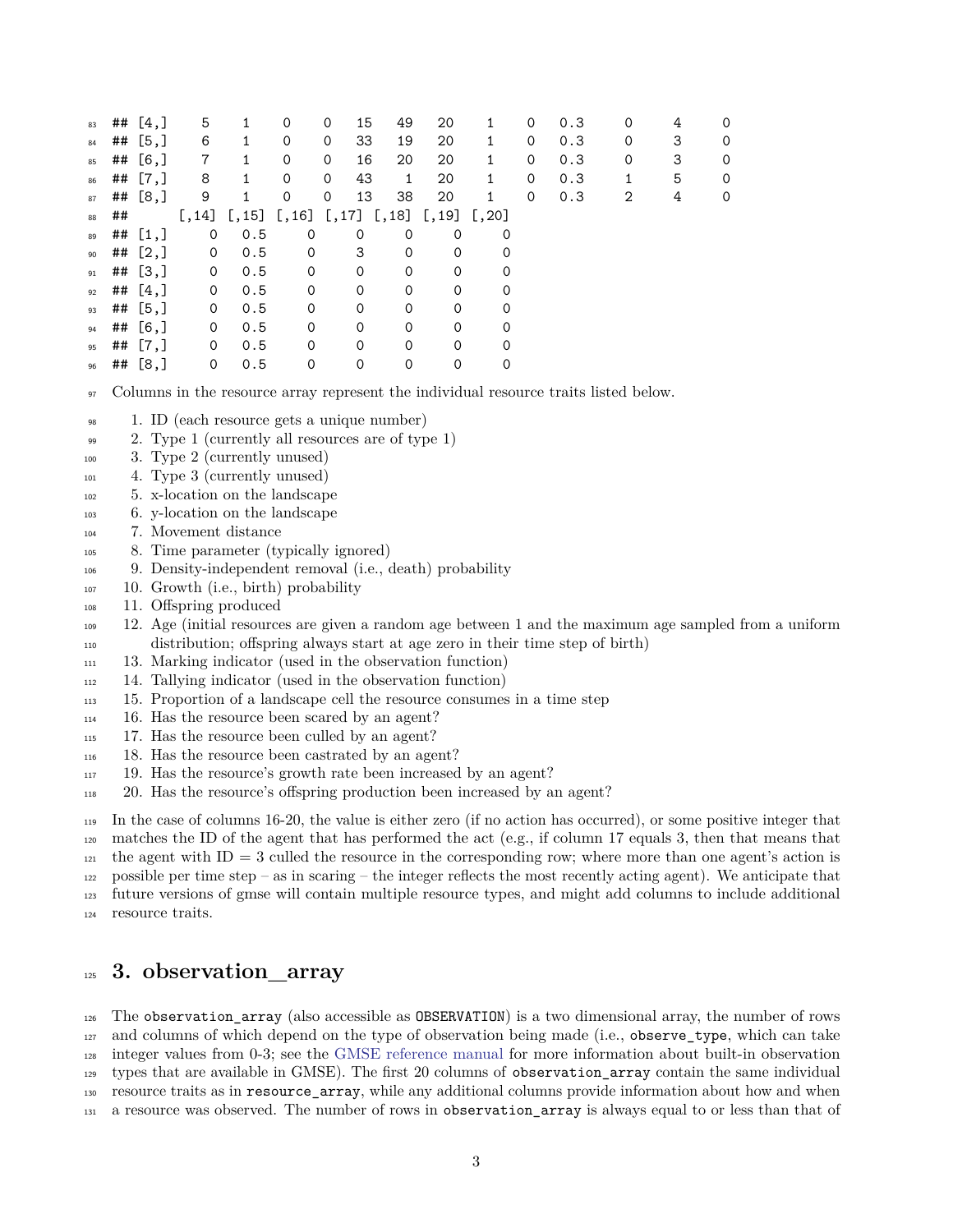132 resource array; each resource that is observed at least once is placed into one unique row, while unobserved resources are not included as rows in the observation\_array. In sim, there are 50 rows, meaning that 1068 resources were not observed at all in this time step. Below, we print out the first eight rows of the observation array.

**print**(sim\$observation\_array[1:8,]);

| 136 | ## |            |             |              |   |             |          |          |          |              |          | $[,1]$ $[,2]$ $[,3]$ $[,4]$ $[,5]$ $[,6]$ $[,7]$ $[,8]$ $[,9]$ $[,10]$ $[,11]$ $[,12]$ $[,13]$ |   |              |  |
|-----|----|------------|-------------|--------------|---|-------------|----------|----------|----------|--------------|----------|------------------------------------------------------------------------------------------------|---|--------------|--|
| 137 |    | ## $[1,]$  | 100         | $\mathbf{1}$ | 0 | $\Omega$    | 81       | 40       | 20       | 1            | 0        | 0.3                                                                                            | 0 | 5            |  |
| 138 |    | ## $[2,]$  | 113         | $\mathbf{1}$ | 0 | $\Omega$    | 95       | 22       | 20       | 1            | $\Omega$ | 0.3                                                                                            | 2 | 3            |  |
| 139 | ## | [3,]       | 122         | $\mathbf{1}$ | 0 | 0           | 82       | 32       | 20       | $\mathbf{1}$ | $\Omega$ | 0.3                                                                                            | 0 | $\mathbf{2}$ |  |
| 140 |    | ## $[4, ]$ | 142         | $\mathbf{1}$ | 0 | 0           | 90       | 40       | 20       | $\mathbf{1}$ | $\Omega$ | 0.3                                                                                            | 1 | 5            |  |
| 141 |    | ## [5,]    | 156         | $\mathbf{1}$ | 0 | 0           | 89       | 28       | 20       | $\mathbf{1}$ | $\Omega$ | 0.3                                                                                            | 0 | 5            |  |
| 142 |    | ## [6, ]   | 159         | $\mathbf{1}$ | 0 | 0           | 83       | 26       | 20       | 1            | $\Omega$ | 0.3                                                                                            | 1 | 4            |  |
| 143 |    | ## $[7,]$  | 180         | $\mathbf{1}$ | 0 | 0           | 81       | 32       | 20       | 1            | 0        | 0.3                                                                                            | 2 | 3            |  |
| 144 |    | ## $[8, ]$ | 184         | 1            | 0 | 0           | 82       | 35       | 20       | 1            | 0        | 0.3                                                                                            | 0 | 2            |  |
| 145 | ## |            |             |              |   |             |          |          |          |              |          | $[, 14]$ $[, 15]$ $[, 16]$ $[, 17]$ $[, 18]$ $[, 19]$ $[, 20]$ $[, 21]$ $[, 22]$               |   |              |  |
| 146 |    | ## $[1,]$  | 0           | 0.5          |   | $\mathbf 0$ | 0        | 0        | 0        |              | 0        | 0                                                                                              |   |              |  |
| 147 |    | ## $[2,]$  | $\mathbf 0$ | 0.5          |   | $\Omega$    | $\Omega$ | $\Omega$ | $\Omega$ |              | 0        | 0                                                                                              |   |              |  |
| 148 |    | ## [3, ]   | $\mathbf 0$ | 0.5          |   | $\Omega$    | 0        | $\Omega$ | $\Omega$ |              | $\Omega$ | $\Omega$                                                                                       |   |              |  |
| 149 |    | ## $[4,]$  | $\mathbf 0$ | 0.5          |   | $\Omega$    | 0        | $\Omega$ | $\Omega$ |              | $\Omega$ | $\Omega$                                                                                       |   |              |  |
| 150 |    | ## [5, ]   | $\mathbf 0$ | 0.5          |   | $\Omega$    | 0        | 0        | $\Omega$ |              | 0        | $\Omega$                                                                                       |   |              |  |
| 151 |    | ## $[6, ]$ | $\mathbf 0$ | 0.5          |   | $\Omega$    | 0        | 0        | $\Omega$ |              | 0        | $\Omega$                                                                                       |   |              |  |
| 152 | ## | [7,]       | 0           | 0.5          |   | $\Omega$    | $\Omega$ | $\Omega$ | $\Omega$ |              | $\Omega$ | $\Omega$                                                                                       |   |              |  |
| 153 |    | ## $[8, ]$ | 0           | 0.5          |   | 0           | 0        | 0        | 0        |              | 0        | 0                                                                                              |   |              |  |

 In the case of the default parameters, the observation array has only two additional columns; the first added column 21 is currently unused, and all values in this column are zero. The second added column 22 contains a value of 1 confirming that the resource was observed. Additional options will add different numbers of columns with different values. For example, when observe\_type = 0 (managers observe all resources on a random subset of the landscape, the size of which is determined by their distance of vision) but times\_observe > 1, managers sample more than one random subset of the landscape. A new column is added for each sampled subset, and a 1 is placed in the relevant column if the resource is observed (these collected data are then used to estimate population size). An example where times\_observe = 4 is shown below.

```
sim t0 4 <- gmse apply(get res = "Full", times observe = 4);
print(sim_t0_4$observation_array[1:8,]);
```

| 162 | ## |            |             | $[,1]$ $[,2]$ $[,3]$ $[,4]$ $[,5]$ $[,6]$ $[,7]$ $[,8]$ $[,9]$ $[,10]$ $[,11]$ $[,12]$ $[,13]$ |             |          |          |          |                                         |              |          |                         |   |          |                      |  |
|-----|----|------------|-------------|------------------------------------------------------------------------------------------------|-------------|----------|----------|----------|-----------------------------------------|--------------|----------|-------------------------|---|----------|----------------------|--|
| 163 |    | ## $[1,]$  |             | 1                                                                                              | 0           | 0        | 67       | 76       | 20                                      | $\mathbf{1}$ | 0        | 0.3                     |   |          | 2                    |  |
| 164 |    | ## $[2,]$  | 5           | $\mathbf{1}$                                                                                   | $\mathbf 0$ | $\Omega$ | 69       | 14       | 20                                      | $\mathbf{1}$ | 0        | 0.3                     |   |          | 3                    |  |
| 165 |    | ## [3, ]   | 6           | 1                                                                                              | $\Omega$    | $\Omega$ | 71       | 82       | 20                                      | 1.           | $\Omega$ | 0.3                     |   | 0        | $\mathcal{D}_{1}$    |  |
| 166 |    | ## $[4,]$  | 8           | 1                                                                                              | $\Omega$    | $\Omega$ | 64       | 15       | 20                                      |              | $\Omega$ | 0.3                     |   | $\Omega$ | 5                    |  |
| 167 |    | ## [5, ]   | 9           | 1                                                                                              | $\Omega$    | $\Omega$ | 59       | 65       | 20                                      |              | $\Omega$ | 0.3                     |   | $\Omega$ | 2                    |  |
| 168 |    | ## $[6, ]$ | 13          | 1                                                                                              | $\Omega$    | $\Omega$ | 16       | 84       | 20                                      | $\mathbf{1}$ | $\Omega$ | 0.3                     |   | $\Omega$ | 5                    |  |
| 169 |    | ## $[7,]$  | 45          |                                                                                                | $\Omega$    | $\Omega$ | 70       | 74       | 20                                      | $\mathbf{1}$ | $\Omega$ | 0.3                     |   | 0        | 4                    |  |
| 170 |    | ## $[8, ]$ | 54          | $\mathbf{1}$                                                                                   | 0           | 0        | 60       | 82       | 20                                      |              | 0        | 0.3                     |   | $\Omega$ | 4                    |  |
| 171 | ## |            |             | $[,14]$ $[,15]$                                                                                |             |          |          |          | $[,16]$ $[,17]$ $[,18]$ $[,19]$ $[,20]$ |              |          | $[,21]$ $[,22]$ $[,23]$ |   |          | $\left[ .24 \right]$ |  |
| 172 |    | ## $[1,]$  | 0           | 0.5                                                                                            |             | $\Omega$ | 0        | 0        | 0                                       |              | $\Omega$ | O                       | 0 | O        |                      |  |
| 173 |    | ## $[2,]$  | $\mathbf 0$ | 0.5                                                                                            |             | 0        | $\Omega$ | $\Omega$ | 0                                       |              | 0        |                         | 0 |          |                      |  |
| 174 |    | ## $[3,]$  | $\mathbf 0$ | 0.5                                                                                            |             | 0        | $\Omega$ | $\Omega$ | $\Omega$                                |              | 0        | 0                       | 0 |          |                      |  |
| 175 |    | ## $[4,]$  | $\mathbf 0$ | 0.5                                                                                            |             | $\Omega$ | 0        | $\Omega$ | $\Omega$                                |              | 0        | 0                       | Ω |          |                      |  |
| 176 |    | ## [5, ]   | $\mathbf 0$ | 0.5                                                                                            |             | $\Omega$ | 0        | 0        | 0                                       |              | 0        | 0                       | 0 |          |                      |  |
|     |    |            |             |                                                                                                |             |          |          |          |                                         |              |          |                         |   |          |                      |  |
| 177 |    | ## [6, ]   | 0           | 0.5                                                                                            |             | 0        | 0        | $\Omega$ | $\Omega$                                |              | 0        | 0                       | 0 | 0        |                      |  |
| 178 | ## | [7,]       | $\Omega$    | 0.5                                                                                            |             | ∩        | 0        | $\Omega$ | $\Omega$                                |              | 0        | ∩                       | 0 |          |                      |  |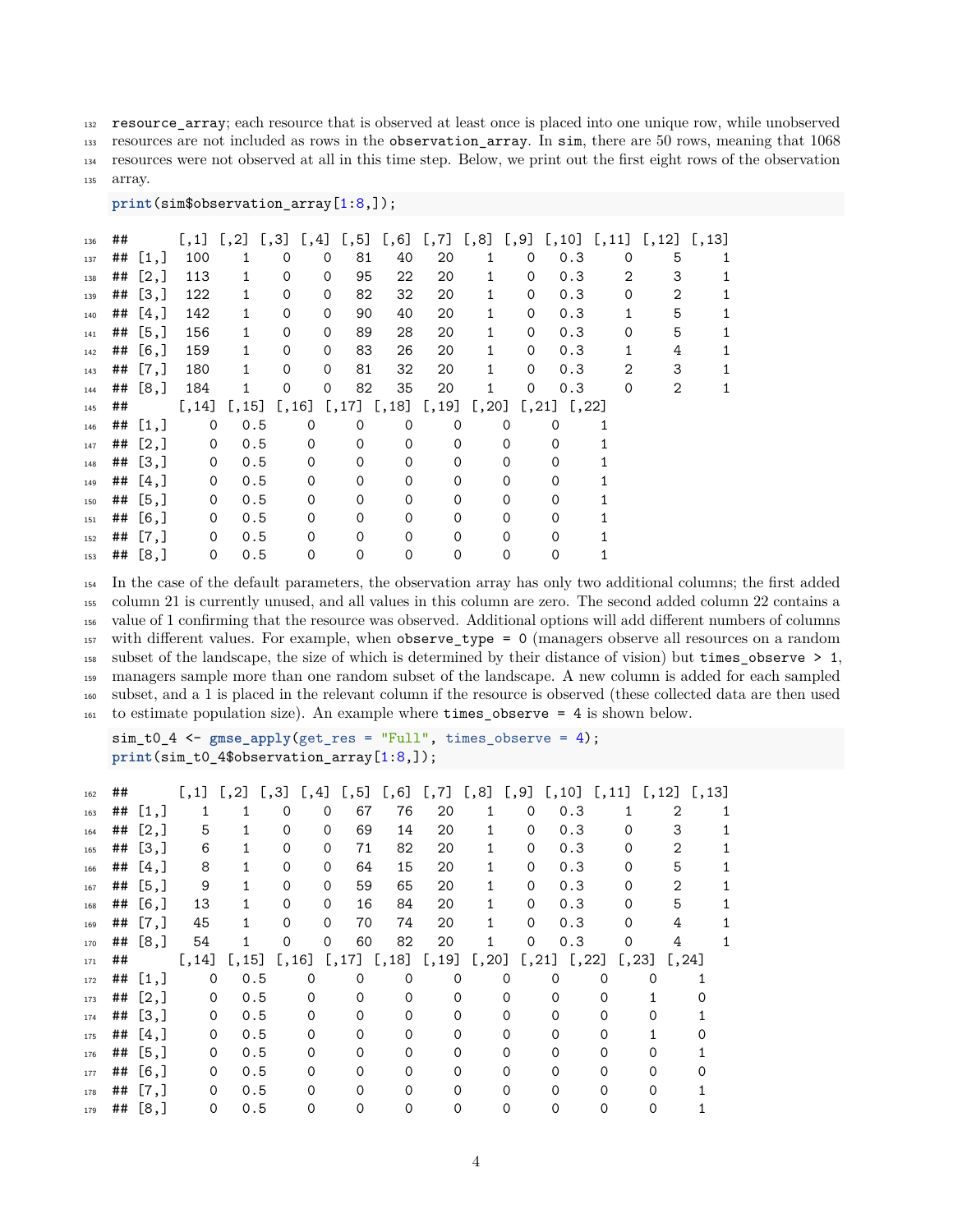| 180 | ## |                    | [, 25] |
|-----|----|--------------------|--------|
| 181 | ## | $\left[1, \right]$ | 0      |
| 182 | ## | [2,]               | Ω      |
| 183 | ## | [3,]               | Ω      |
| 184 | ## | [4,]               | Ω      |
| 185 | ## | [5,]               | Ω      |
| 186 | ## | [6, ]              | 1      |
| 187 | ## | [7,]               | ი      |
| 188 | ## | [8.1               | ∩      |
|     |    |                    |        |

 This process simulates the data collection of resources (and potentially resource trait measurement) as might be performed by observers within the system. It therefore takes a virtual ecologist approach; this enables the integration of theory and empirical work and can improve the mechanistic understanding of social-ecological systems [\(Zurell et al.,](#page-8-0) [2010\)](#page-8-0).

### <span id="page-4-0"></span>**4. manager\_array**

<sup>194</sup> For context, it might be easier to understand manager\_array after reading about user\_array [below.](#page-5-0) The manager\_array (also accessible as COST) is a three dimensional array, each layer of which corresponds to a unique agent (rows in [AGENT](#page-0-0) correpond to layers in manager\_array). Hence, in the simulation output sim\$manager\_array, there are 5 layers. Each layer in manager\_array has 13 columns, and a number of rows that varies depending on the number of agents and resource types. As of GMSE v0.4.0.7, only the first three rows are used. Two layers of sim\$manager\_array are shown below, the first being that of the manager and the second being that of the first user.

**print**(sim\$manager\_array[,,1:2]);

```
201 ## , , 1
202 ##
203 ## [,1] [,2] [,3] [,4] [,5] [,6] [,7] [,8] [,9] [,10]
204 ## [1,] 100001 100001 100001 100001 100001 100001 100001 100001 100001 100001
205 ## [2,] 100001 100001 100001 100001 100001 100001 100001 100001 100001 100001
206 ## [3,] 100001 100001 100001 100001 100001 100001 100001 100001 10 100001
207 ## [4,] 100001 100001 100001 100001 100001 100001 100001 100001 100001 100001
208 ## [5,] 100001 100001 100001 100001 100001 100001 100001 100001 100001 100001
209 ## [6,] 100001 100001 100001 100001 100001 100001 100001 100001 100001 100001
210 ## [7,] 100001 100001 100001 100001 100001 100001 100001 100001 100001 100001
211 ## [,11] [,12] [,13]
212 ## [1,] 100001 100001 10
213 ## [2,] 100001 100001 10
214 ## [3,] 100001 100001 10
215 ## [4,] 100001 100001 100001
216 ## [5,] 100001 100001 100001
217 ## [6,] 100001 100001 100001
218 ## [7,] 100001 100001 100001
219 ##
220 ## , , 2
221 ##
222 ## [,1] [,2] [,3] [,4] [,5] [,6] [,7] [,8] [,9] [,10]
223 ## [1,] 100001 100001 100001 100001 100001 100001 100001 100001 69 100001
224 ## [2,] 100001 100001 100001 100001 100001 100001 100001 100001 100001 100001
225 ## [3,] 100001 100001 100001 100001 100001 100001 100001 100001 100001 100001
226 ## [4,] 100001 100001 100001 100001 100001 100001 100001 100001 100001 100001
227 ## [5,] 100001 100001 100001 100001 100001 100001 100001 100001 100001 100001
```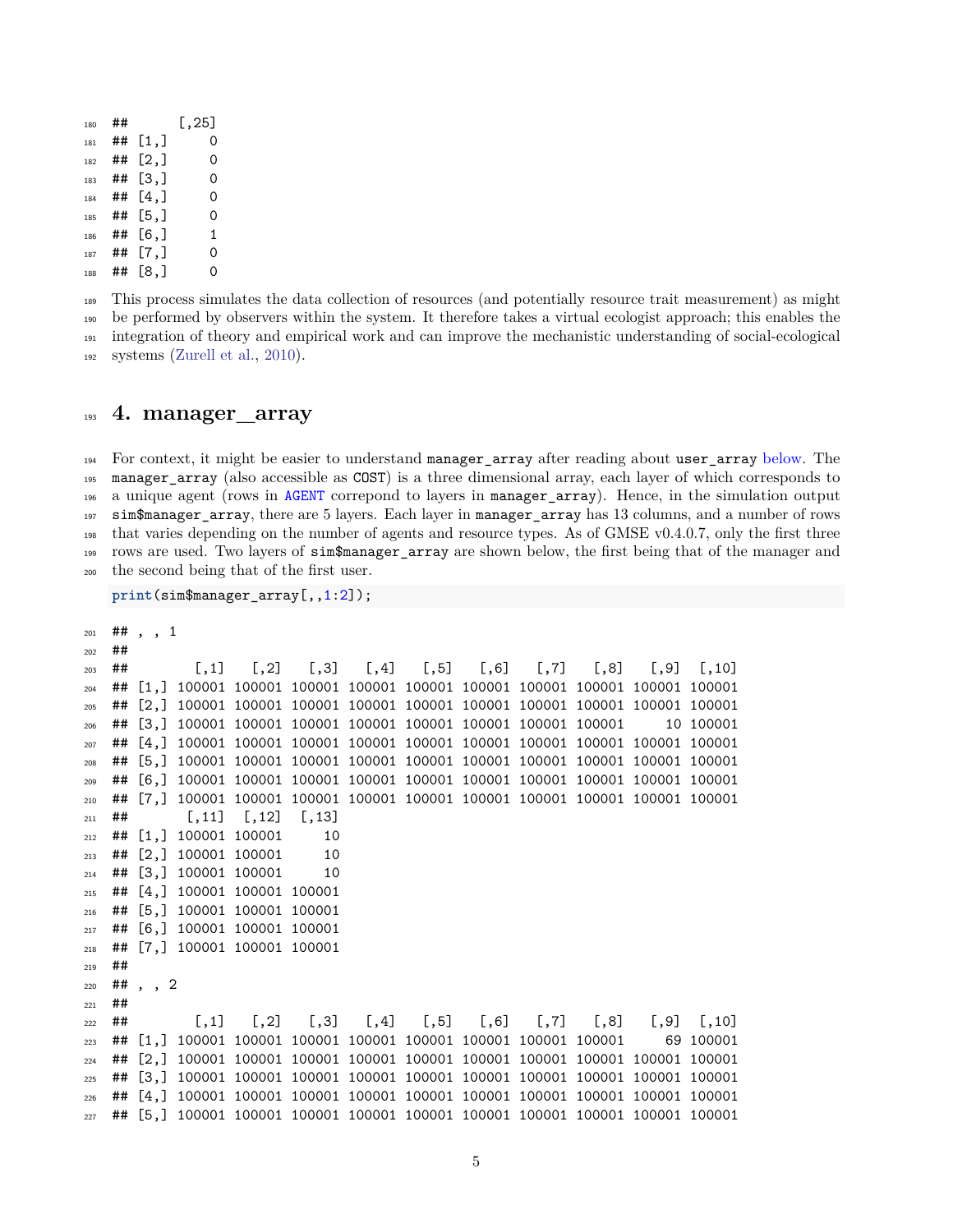## [6,] 100001 100001 100001 100001 100001 100001 100001 100001 100001 100001 ## [7,] 100001 100001 100001 100001 100001 100001 100001 100001 100001 100001 ## [,11] [,12] [,13] ## [1,] 100001 100001 10 ## [2,] 100001 100001 10 ## [3,] 100001 100001 100001 ## [4,] 100001 100001 100001 ## [5,] 100001 100001 100001 ## [6,] 100001 100001 100001 ## [7,] 100001 100001 100001

 Each element in the array indicates the cost of performing a particular action. In the code, this is the cost <sup>239</sup> of changing an element in [user\\_array](#page-5-0) (which has the same dimensions as manager\_array). The minimum value in sim\$manager\_array is therefore 10, reflecting the default minimum\_cost value of 10. The maximum value is 100001, which is one higher than the maximum allowed manager or user budget. Where a cost is 100001, actions can therefore never be performed. An explanation of the rows and columns of manager\_array is provided [below](#page-5-0) in the description of user\_array.

## <span id="page-5-0"></span>**5. user\_array**

 The user\_array (also accessible as ACTION) is a three dimensional array, each layer of which corresponds to a unique agent. When considering the three dimensional user\_array, it is helpful to keep in mind that each layer corresponds to the actions of a particular agent, that each column corresponds to a particular type of action, and that each row corresponds to a particular resource, agent, or group that the action will <sup>249</sup> affect. The cost of performing any action in this array is held in [manager\\_array](#page-4-0), wherein an action's cost in manager\_array is held in the same array element as the action itself in user\_array. Recall from the <sub>251</sub> [manager array](#page-4-0) that the first layer of user array corresponds to the manager actions, and that remaining <sup>252</sup> layers correspond to user actions; there are therefore as many layers in user array as there are agents in the <sub>253</sub> model, and each row of [AGENTS](#page-0-0) corresponds to equivalent layer of user array (e.g., the manager agent, ID  $_{254}$  = 1, is in the first row of AGENTS and the first layer of user array). The first two layers of user array are shown below.

**print**(sim\$user\_array[,,1:2]);

| 256 |    | $##$ , , 1 |                  |              |             |             |                                                                                                    |             |             |             |             |             |             |             |
|-----|----|------------|------------------|--------------|-------------|-------------|----------------------------------------------------------------------------------------------------|-------------|-------------|-------------|-------------|-------------|-------------|-------------|
| 257 | ## |            |                  |              |             |             |                                                                                                    |             |             |             |             |             |             |             |
| 258 | ## |            |                  |              |             |             | $[0,1]$ $[0,2]$ $[0,3]$ $[0,4]$ $[0,5]$ $[0,6]$ $[0,7]$ $[0,8]$ $[0,9]$ $[0,10]$ $[0,11]$ $[0,12]$ |             |             |             |             |             |             |             |
| 259 |    | ## $[1,]$  | $-2$             | 1            | 0           |             | 0 1000.0000                                                                                        | 0           | 0           | 0           | 0           | 0           | 0           | 0           |
| 260 |    | ## $[2,]$  | $-1$             | $\mathbf{1}$ | 0           | $\mathbf 0$ | 0.0000                                                                                             | 0           | 0           | 0           | 0           | 0           | 0           | $\mathbf 0$ |
| 261 |    | ## $[3,]$  | $\mathbf{1}$     | $\mathbf{1}$ | 0           |             | $0 - 133.7868$                                                                                     | 0           | $\mathbf 0$ | 10          | 69          | 10          | 10          | 10          |
| 262 |    | ## $[4,]$  | $\overline{2}$   | $\mathbf{1}$ | 0           | 0           | 0.0000                                                                                             | 0           | $\mathbf 0$ | 0           | $\mathbf 0$ | $\mathbf 0$ | 0           | 0           |
| 263 |    | ## $[5,]$  | 3                | $\mathbf{1}$ | 0           | $\mathbf 0$ | 0.0000                                                                                             | $\mathbf 0$ | $\mathbf 0$ | 0           | $\mathbf 0$ | 0           | 0           | 0           |
| 264 |    | ## $[6, ]$ | $\ensuremath{4}$ | $\mathbf{1}$ | 0           | 0           | 0.0000                                                                                             | $\mathbf 0$ | $\mathbf 0$ | $\mathbf 0$ | $\mathbf 0$ | 0           | 0           | 0           |
| 265 |    | ## $[7, ]$ | 5                | $\mathbf{1}$ | $\mathbf 0$ | $\mathbf 0$ | 0.0000                                                                                             | 0           | $\mathbf 0$ | $\mathbf 0$ | 0           | $\Omega$    | $\mathbf 0$ | 0           |
| 266 | ## |            | [, 13]           |              |             |             |                                                                                                    |             |             |             |             |             |             |             |
| 267 |    | ## $[1,]$  | 0                |              |             |             |                                                                                                    |             |             |             |             |             |             |             |
| 268 |    | ## $[2,]$  | 0                |              |             |             |                                                                                                    |             |             |             |             |             |             |             |
| 269 |    | ## [3, ]   | 51               |              |             |             |                                                                                                    |             |             |             |             |             |             |             |
| 270 |    | ## $[4,]$  | $\overline{0}$   |              |             |             |                                                                                                    |             |             |             |             |             |             |             |
| 271 |    | ## $[5,]$  | $\mathbf 0$      |              |             |             |                                                                                                    |             |             |             |             |             |             |             |
| 272 |    | ## $[6, ]$ | $\mathbf 0$      |              |             |             |                                                                                                    |             |             |             |             |             |             |             |
| 273 |    | ## $[7,]$  | 0                |              |             |             |                                                                                                    |             |             |             |             |             |             |             |
| 274 | ## |            |                  |              |             |             |                                                                                                    |             |             |             |             |             |             |             |
| 275 |    | $##$ , , 2 |                  |              |             |             |                                                                                                    |             |             |             |             |             |             |             |
|     |    |            |                  |              |             |             |                                                                                                    |             |             |             |             |             |             |             |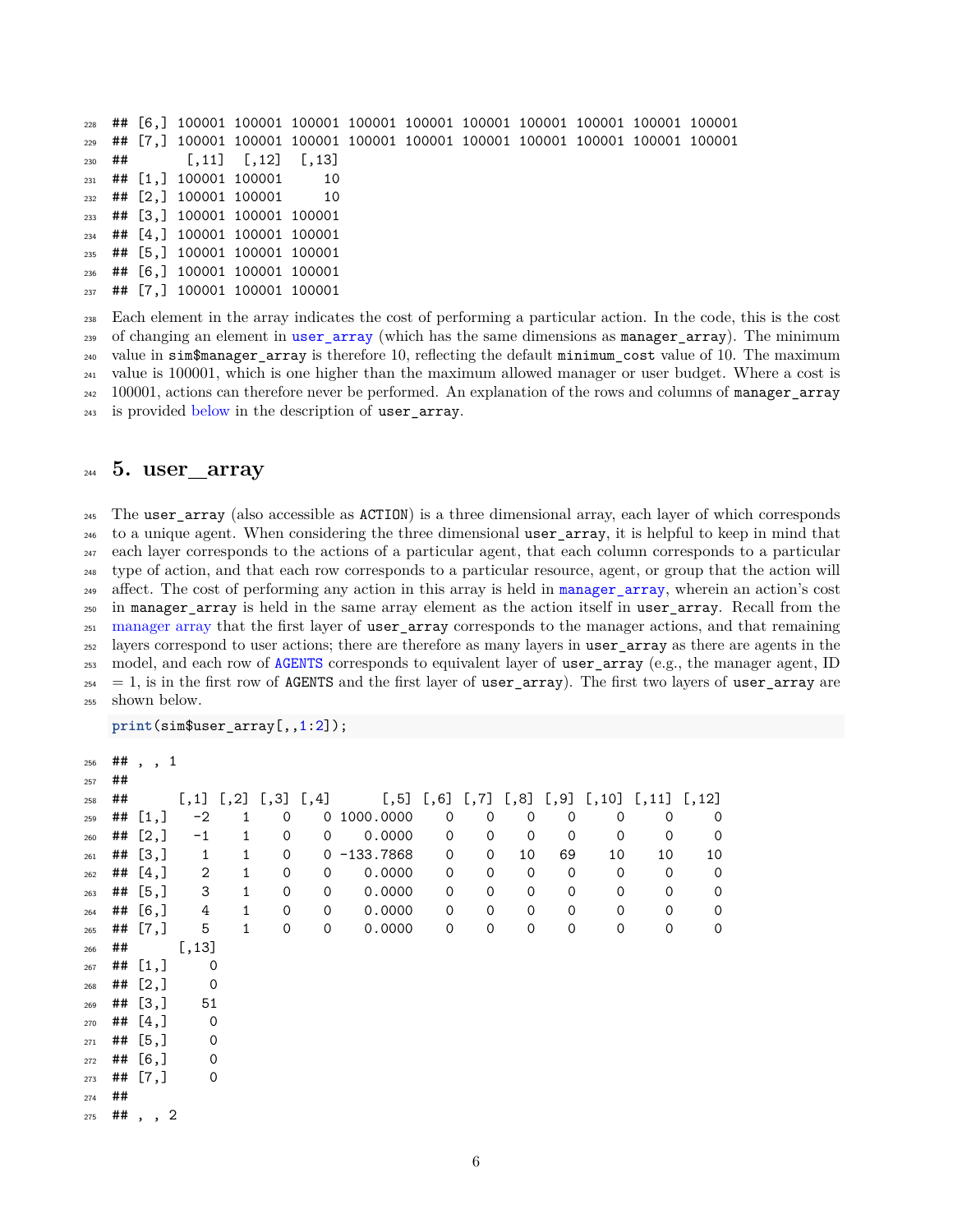| 276 | ## |             |                |                |                |                          |                |         |                |                |          |          |                                                                                                |          |          |
|-----|----|-------------|----------------|----------------|----------------|--------------------------|----------------|---------|----------------|----------------|----------|----------|------------------------------------------------------------------------------------------------|----------|----------|
| 277 | ## |             |                |                |                |                          |                |         |                |                |          |          | $[,1]$ $[,2]$ $[,3]$ $[,4]$ $[,5]$ $[,6]$ $[,7]$ $[,8]$ $[,9]$ $[,10]$ $[,11]$ $[,12]$ $[,13]$ |          |          |
| 278 |    | ## $[1,]$   | $-2$           | $\overline{1}$ | 0              | $\overline{\phantom{0}}$ | $-1$           | 0       | $\mathbf 0$    | $\overline{0}$ | 14       | 0        | 0                                                                                              | 0        | $\Omega$ |
| 279 |    | ## $[2,]$   | $-1$           | $\mathbf{1}$   |                | $0\qquad 0$              | $\overline{0}$ | $\circ$ | $\Omega$       | $\overline{0}$ | $\Omega$ | 0        | 0                                                                                              | $\Omega$ | -2       |
| 280 |    | ## $[3,]$   | 1              | $\overline{1}$ | $\circ$        | $\overline{0}$           | $\circ$        | $\circ$ | $\overline{O}$ | $\circ$        | $\Omega$ | $\Omega$ | $\Omega$                                                                                       | 0        | $\Omega$ |
| 281 |    | ## $[4.]$   | $\overline{2}$ | $\overline{1}$ | $\overline{0}$ | $\overline{O}$           | $\overline{0}$ | $\circ$ | $\overline{O}$ | $\mathbf{0}$   | $\Omega$ | $\Omega$ | $\Omega$                                                                                       | $\Omega$ | $\Omega$ |
| 282 |    | ## $[5, 1]$ | 3              | $\mathbf{1}$   | $\circ$        | $\mathbf 0$              | $\circ$        | $\circ$ | $\Omega$       | $\Omega$       | $\Omega$ | 0        | 0                                                                                              | $\Omega$ | $\Omega$ |
| 283 |    | ## $[6, ]$  | 4              | $\overline{1}$ | 0              | $\Omega$                 | $\Omega$       | 0       | 0              | $\Omega$       | 0        | 0        | $\Omega$                                                                                       | $\Omega$ | $\Omega$ |
| 284 |    | ## $[7.1]$  | 5              | 1              | 0              | $\Omega$                 | $\Omega$       | 0       | 0              | $\Omega$       | 0        | 0        | 0                                                                                              | ∩        | $\Omega$ |

 Note that there are more columns in this array than there are possible actions in GMSE. This is because there are several columns that do not map to actions per se, but properties of agents. As of GMSE v0.4.0.7, <sup>287</sup> these properties cannot be changed by other agents. Column of user\_array are as follows.

 1. The type of agent or resource being affected by an action. A value of -2 indicates that actions have a direct effect on a resource (e.g., scaring, culling, etc.). A value of -1 indicates that actions have a direct effect on a landscape layer. Positive integer values indicate actions that affect other agents, where each integer corresponds to the agents' IDs. Where the integer value is identical with the agent's own 292 ID (e.g., row 3 in layer 1 where the element sim \$user array [3, 1, 1] = 1), actions affect all other agents in the model. As of GMSE v0.4.0.7, all rows except 1-3 are unused because agents do not affect one anothers actions individually; they either affect all other agents' actions indiscriminately (in the case of the manager setting policy) or do not (directly) affect other agents' actions at all (in the case of users). This data structure, however, is designed so that future versions of GMSE will allow users to affect one another directly (representing, e.g., different groups of agents lobbying for different interests, among-user conflict, etc.).

2. Type 1 of the agent or resource of interest (in practice, this is currently unused).

3. Type 2 of the agent or resource of interest (currently unused).

4. Type 3 of the agent or resource of interest (currently unused).

- 5. Utility associated with the recipient of the action. For example, in the case of the resource (row 1), positive values indicate that the agent wants more of these resources, while negative values indicate that the agent wants fewer. In the case of the manager (layer 1), the value in the first row equals manage\_target, while the value in the third row is the change in resource number needed to achieve the target value (i.e., manage\_target = 1000, and the manager's estimate is sim\$observation\_vector = 1133.7868481. The former minus the latter is -133.78685).
- 6. Whether or not the utility associated with the recipient of the action is dependent upon that recipient <sup>309</sup> being on land owned by the actor (e.g., if users only care about resources on landscape cells that they own, then this value is 1 instead of 0).
- 7. Whether or not actions on the recipient are possible if the recipient is not on land owned by the actor (e.g., if users cannot cull resources that are not on their own land, then this value is 1 instead of 0).
- 8. The number of actions performed for scaring, which in row 3 of the manager layer 1 is interpreted as the scaring cost set by the manager for users.
- 9. The number of actions performed for culling, which in row 3 of the manager layer 1 is interpreted as the culling cost set by the manager for users.
- 10. The number of actions performed for castration, which in row 3 of the manager's layer 1 is interpreted as the castration cost set by the manager for users. Further, in row 2 for users (where column 1 equals -1), this value is instead the number of tend\_crop actions (the number of cells on which crops are
- tended by users, which always is perfomed on users' own land, cannot be affected by the manager, and always equals minimum\_cost).
- 11. The number of actions performed for feeding resources (increasing their growth rate, lambda), which in row 3 of the manager's layer 1 is interpreted as the feeding cost set by the manager for users. Further, in row 2 for users (where column 1 equals -1), this value is instead the number of kill\_crop actions (the number of cells on which crops are destroyed by users, which always is perfomed on users' own land, cannot be affected by the manager, and always equals minimum\_cost)
- 12. The number of actions performed for helping resource offspring (directly increasing offspring production),
- which in row 3 of the manager's layer 1 is interpreted as the helping offspring cost set by the manager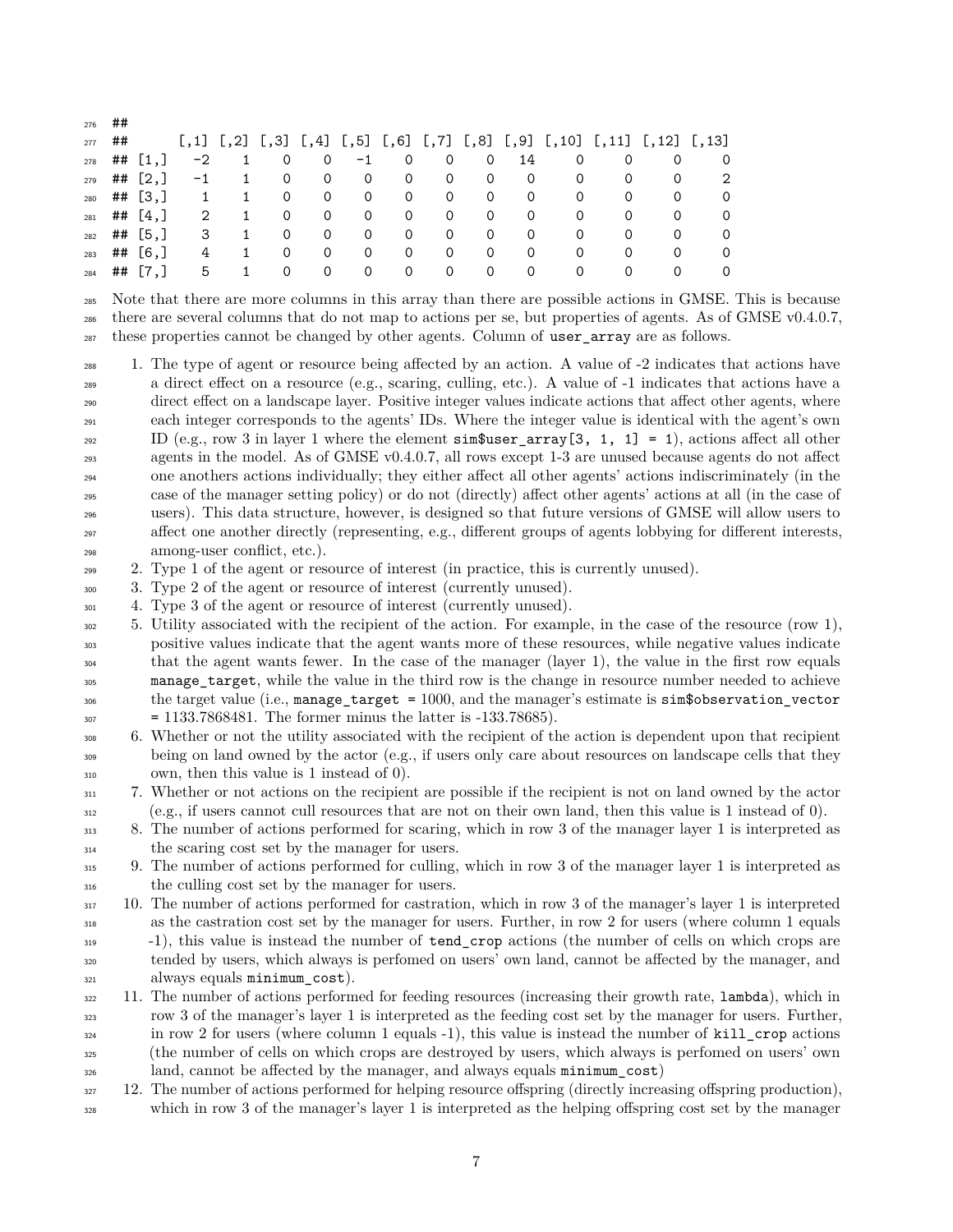#### for users.

 13. The number of actions unspent by the user or manager; any actions allocated to this row do nothing. These may be used when any action would lead the agent to a less than desirable outcome, such as if only culling exists as a policy option (default), but managers do not want to increase the cost of culling because resource density is above manage\_target.

<span id="page-7-0"></span><sup>334</sup> In the [genetic algorithm,](#page-0-1) values in elements of a **user array** layer are potentially modified according to each agent's objective, as constrained by costs in manager\_array.

# **6. LAND**

 Events in default GMSE sub-models occur on a spatially-explicit landscape LAND, which is stored as a three dimensional array. The size of this landscape is specified with the land\_dim\_1 and land\_dim\_2 arguments of GMSE, which determine the length, in cells, of the y and x dimensions of the landscape, respectively (e.g., if land\_dim\_1 = 10 and land\_dim\_2 = 1000, then the landscape will be one very long horizontal transect). <sup>341</sup> The total number of landscape cells on which resources and agents can interact is therefore the product of land\_dim\_1 and land\_dim\_2. In addition, all landscapes have three layers, which hold three separate values 343 of information for each x-y location. The first layer is unused in GMSE v0.4.0.7; the second layer holds crop production on a cell, and the third layer holds the owner of the cell (corresponding to the ID of an agent, 345 where the manager's  $ID = 0$  defines public land). An  $8 \times 8$  portion of the landscape from sim is shown below.

**print**(sim\$LAND[1:8,1:8,]);

| 346 | ## | , , 1   |              |              |              |                                                         |              |              |              |              |
|-----|----|---------|--------------|--------------|--------------|---------------------------------------------------------|--------------|--------------|--------------|--------------|
| 347 | ## |         |              |              |              |                                                         |              |              |              |              |
| 348 | ## |         |              |              |              | $[,1]$ $[,2]$ $[,3]$ $[,4]$ $[,5]$ $[,6]$ $[,7]$ $[,8]$ |              |              |              |              |
| 349 | ## | [1,]    | $\mathbf{1}$ | 1            | 1            | 1                                                       | 1            | 1            | 1            | 1            |
| 350 | ## | [2,]    | $\mathbf 1$  | $\mathbf 1$  | $\mathbf 1$  | $\mathbf{1}$                                            | $\mathbf{1}$ | $\mathbf{1}$ | $\mathbf{1}$ | 1            |
| 351 | ## | [3,]    | $\mathbf{1}$ | $\mathbf 1$  | 1            | $\mathbf{1}$                                            | $\mathbf{1}$ | $\mathbf{1}$ | $\mathbf{1}$ | 1            |
| 352 | ## | [4,]    | $\mathbf{1}$ | $\mathbf{1}$ | 1            | $\mathbf{1}$                                            | $\mathbf{1}$ | $\mathbf{1}$ | 1            | 1            |
| 353 | ## | [5,]    | $\mathbf{1}$ | $\mathbf{1}$ | 1            | $\mathbf{1}$                                            | $\mathbf{1}$ | $\mathbf 1$  | $\mathbf{1}$ | 1            |
| 354 | ## | $[6,$ ] | $\mathbf{1}$ | 1            | $\mathbf{1}$ | 1                                                       | $\mathbf{1}$ | $\mathbf{1}$ | 1            | 1            |
| 355 | ## | [7,]    | $\mathbf{1}$ | $\mathbf{1}$ | $\mathbf{1}$ | $\mathbf{1}$                                            | $\mathbf{1}$ | $\mathbf{1}$ | $\mathbf{1}$ | $\mathbf{1}$ |
| 356 | ## | [8,]    | $\mathbf{1}$ | $\mathbf{1}$ | 1            | $\mathbf{1}$                                            | $\mathbf{1}$ | $\mathbf{1}$ | 1            | 1            |
| 357 | ## |         |              |              |              |                                                         |              |              |              |              |
| 358 | ## | , , 2   |              |              |              |                                                         |              |              |              |              |
| 359 | ## |         |              |              |              |                                                         |              |              |              |              |
| 360 | ## |         |              |              |              | $[,1]$ $[,2]$ $[,3]$ $[,4]$ $[,5]$ $[,6]$ $[,7]$ $[,8]$ |              |              |              |              |
| 361 | ## | [1,]    | $\mathbf{1}$ | 1.0          |              | 1 1.00                                                  | 1            | 1.00         | $\mathbf{1}$ | 1.0          |
| 362 | ## | [2,]    | $\mathbf{1}$ | 1.0          | $\mathbf{1}$ | 1.00                                                    |              | 1 1.00       | $\mathbf{1}$ | 1.0          |
| 363 | ## | [3,]    | $\mathbf{1}$ | 1.0          | 1            | 0.25                                                    | 1            | 1.00         | 1            | 1.0          |
| 364 | ## | [4,]    | $\mathbf 1$  | 1.0          | $\mathbf{1}$ | 1.00                                                    | 1            | 1.00         | $\mathbf{1}$ | 1.0          |
| 365 | ## | [5,]    | $\mathbf{1}$ | 1.0          | $\mathbf{1}$ | 1.00                                                    |              | 1 1.00       | $\mathbf{1}$ | 1.0          |
| 366 | ## | $[6,$ ] | $\mathbf{1}$ | 0.5          | $\mathbf{1}$ | 1.00                                                    |              | 1 1.00       | $\mathbf{1}$ | 0.5          |
| 367 | ## | [7,]    | $\mathbf{1}$ | 1.0          |              | 1 1.00                                                  |              | 10.25        | $\mathbf{1}$ | $1.0$        |
| 368 | ## | [8,]    | $\mathbf{1}$ | $0.5$        |              | 1 1.00                                                  |              | 1 1.00       | $\mathbf{1}$ | 0.5          |
| 369 | ## |         |              |              |              |                                                         |              |              |              |              |
| 370 | ## | , , 3   |              |              |              |                                                         |              |              |              |              |
| 371 | ## |         |              |              |              |                                                         |              |              |              |              |
| 372 | ## |         | [, 1]        |              |              | $[0,2]$ $[0,3]$ $[0,4]$ $[0,5]$ $[0,6]$ $[0,7]$ $[0,8]$ |              |              |              |              |
| 373 | ## | [1,]    | $\mathbf{1}$ | $\mathbf{1}$ | $\mathbf{1}$ | $\mathbf{1}$                                            | 1            | $\mathbf{1}$ | $\mathbf{1}$ | 1            |
| 374 | ## | [2,]    | $\mathbf{1}$ | $\mathbf{1}$ | $\mathbf{1}$ | $\mathbf{1}$                                            | $\mathbf{1}$ | $\mathbf{1}$ | $\mathbf{1}$ | 1            |
| 375 | ## | [3,]    | $\mathbf{1}$ | $\mathbf{1}$ | $\mathbf{1}$ | 1                                                       | $\mathbf{1}$ | 1            | $\mathbf{1}$ | 1            |
| 376 | ## | [4,]    | $\mathbf 1$  | $\mathbf{1}$ | $\mathbf 1$  | $\mathbf{1}$                                            | $\mathbf{1}$ | $\mathbf 1$  | $\mathbf 1$  | 1            |